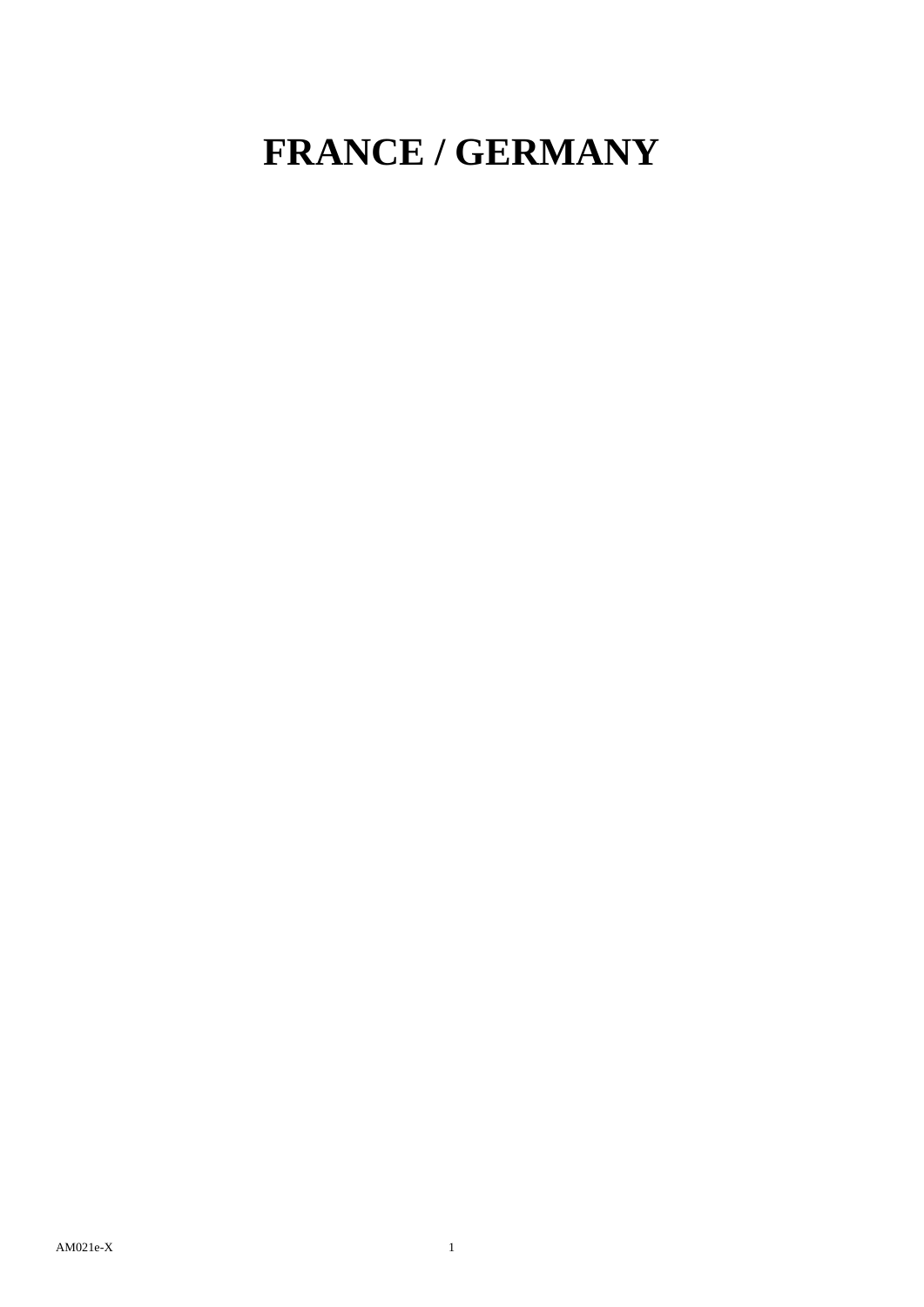## **Joint statement of the German and French Governors at the 2020 EBRD Annual meeting**

- First and foremost we regret to not be able to meet physically given the exceptional circumstance we are facing this year, and we send our thoughts to all those affected by the health and economic crisis. We would also like to congratulate EBRD for managing to organize this Annual Meeting remotely.
- **We commend the Bank for its swift and effective reaction to the Covid-19 crisis so far.** The Bank has been able to very quickly adapt and respond to the crisis, to ensure the safety of its employees and to deploy its whole range of instruments in order to support its countries of operation in this difficult context. We also positively note the financial solidity of the Bank which allows, even in the current turmoil, to support clients throughout the crisis.
- **We welcome the strategic directions outlined in the Strategic and Capital Framework (SCF), which reflects the consensus reached among shareholders, and sets ambitious targets for further developing EBRD's activity and enhancing its transition impact for the period 2021-25.**
- **We strongly support the priority given to the current countries of operations**
	- o We commend the adoption and implementation of the Solidarity Package as timely and targeted response designed to assist countries of operation in containing the impacts of the Covid 19 pandemic.
	- o After the urgent liquidity support mainly focused on existing clients, we expect the Bank to progressively engage with new clients, despite the operational difficulties on the ground due to local health and lockdown conditions.
	- o We encourage the Bank to foster all transition qualities and to continue pushing for a sustainable recovery, even under crisis response conditions.
	- $\circ$  The promotion of the Art. 1 principles multiparty democracy and pluralism in our countries of operations remains a core commitment of the Bank.
	- $\circ$  We support the geographical specific focus on less advanced transition countries where signification transition gaps still need to be addressed. We encourage the Bank to keep working in close interaction with local authorities and stakeholders to better identify the transition needs, to seize business opportunities and to deepen policy dialog.
- **We welcome the very well balanced approach in the SCF taken towards graduation, and support the agreed guidelines**
	- o We reiterate that, as set out in the current policy, graduation has to remain a country driven process, initiated by the country itself.
	- o We appreciate the way the role of mutually agreed country strategies is described, as an instrument to assess where EBRD can support transition best. We support the work still to be developed to make the transition journey up to graduation more attractive, through a more innovative post-graduation approach
	- o However, as long as the COVID 19 pandemic persists, the Bank's crisis response in all its countries of operation should remain the priority.
- **We support the three cross cutting themes highlighted in the SCF: green economy transition, equality of opportunity and digitalisation.**
	- o We strongly support the green ambition of the Bank, with an increased green investment target of 50% and the introduction of a CO2 emission reduction objective;
	- o We welcome the implementation of an operational process to assess all projects alignment towards international climate agreements, including the Paris agreement, and look forward to the decision to be taken in 2022 for a full alignment on the goals of the Paris agreement.
- **We also welcome the positive impetus to further increase mobilisation of private financing for transition and to improve monitoring, evaluation, and knowledge management.**
- **We are open to considering further expansion of EBRD's activity, under certain well-defined conditions. Enlarging the Bank's operative range in the SEMED region is a natural and consensual ambition**, and we welcome the message in the SCF of openness for Algeria to become a country of operation as soon as relevant criteria are met.We welcome the strategic interest for potential new geographies mentioned in the SCF - for a limited and incremental expansion to SSA, and in Iraq when the conditions are met. Further consideration is still needed and we will provide guidance at the next Board of Governors meeting in 2021, notably regarding complementary analysis on the EBRD business model and added value, cooperation with other IFIs and